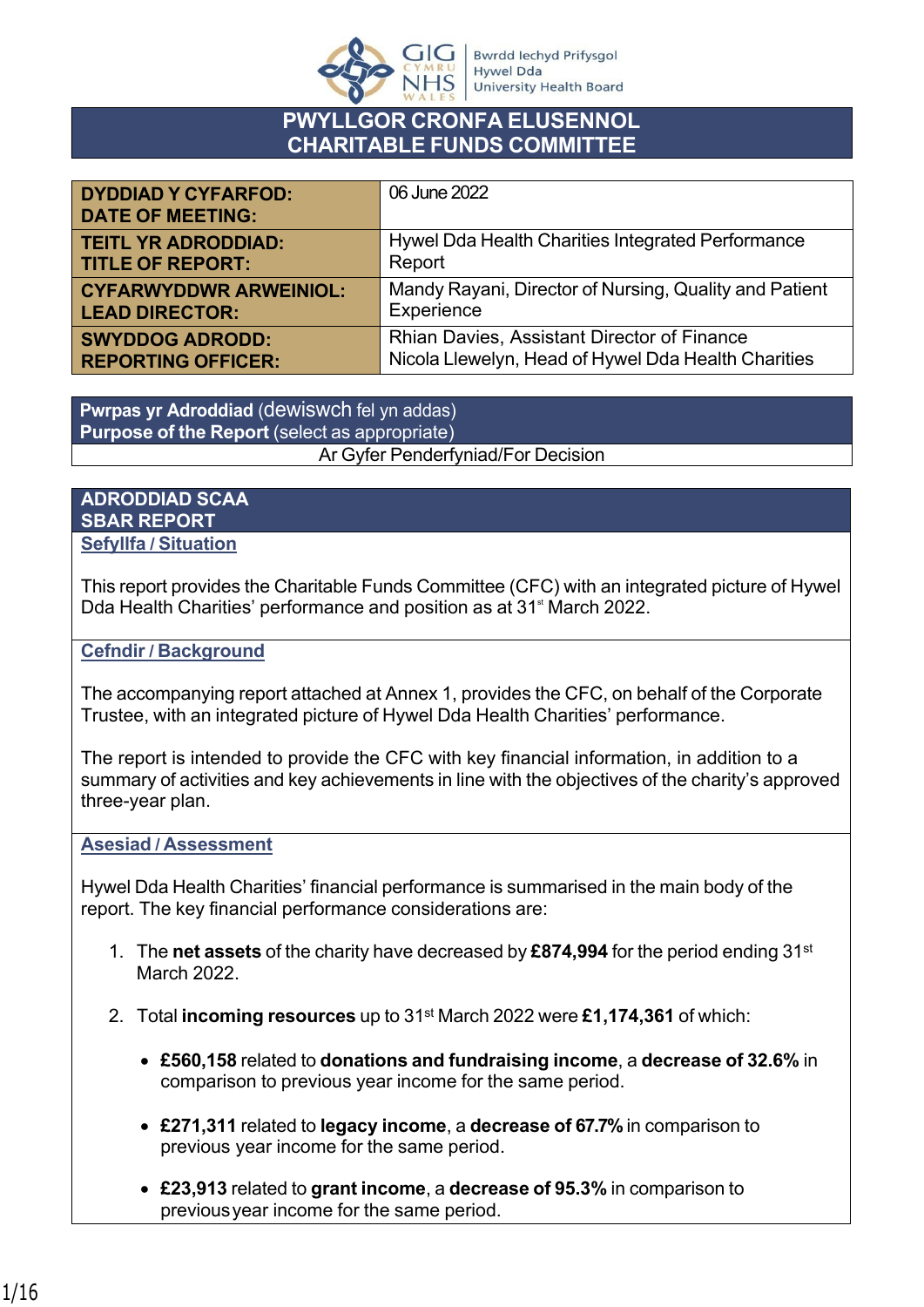- **£315,269** related to **investment income**, a **decrease of 3.7%** in comparison to previous year income for the same period.
- **£3,709** related to **income from other trading activities.** This was the profit generated by the lottery for the period 20<sup>th</sup> September 2021 to 31<sup>st</sup> March 2022.
- 3. The charity's **overall income from donations, grants and legacies** to 31st March 2022 has **decreased by 60.8%** in comparison to previous year income for the same period.
- 4. The **value of investments** held by the charity on 31st March 2022 was **£8,657,094**. The **value of total funds** held at the same date was **£9,773,557**. The charity's investment advisors Sarasin & Partners LLP report that the portfolios have performed below the index-based benchmark over the past quarter.
- 5. **Realised and unrealised gains** on **investment assets** amount to **£189,161** as at 31st March 2022, a **decrease of 87.2%** in comparison to previous year gains.
- 6. The **balances** of the charity **bank accounts** as at 31st March 2022 were: **current account £325** and **deposit account £3,141,798.**
- 7. **Charitable expenditure** excluding support costs for the period 1st April 2021 to 31st March 2022 was **£1,555,604** which represents a **66% increase** in comparison to expenditure for the previous financial year.
- 8. The reported position for the total of **governance and support costs** (finance and fundraising costs) incurred up to 31st March 2022 is **£431,279**; breaking even against budget.
- 9. There is a **net deficit** from **unrestricted apportionments** across funds of **£47,966** for the period ending 31st March 2022. This has been offset against the surplus balance brought forward in the central fund from 2020-21.

In addition to the statement of financial activity for the period ending  $31<sup>st</sup>$  March 2022 at Appendix 1, further considerations for the CFC to note are the updates provided within the report at Annex 1 regarding:

- Investment performance (Appendix 2).
- Material commitments to 31<sup>st</sup> March 2022 (Appendix 3).
- Expenditure over £5,000 for the period February 2022 to March 2022 (Appendix 4).

#### Governance and support costs

In March 2022, the Committee was asked to consider and approve a governance & support costs budget of £441,969 for 2022/23. Following further review of this budget, it was noted that the budget approved in March 2022 did not reflect the projected governance and support costs for 2022/23 in full. The Committee is therefore asked to consider and approve an additional budget of £34,224 for the 2022/23 financial year.

Furthermore, in March 2022 the Committee was asked to consider and approve carrying forward the fixed term funding of £37,500 to fund the Communications Assistant as it was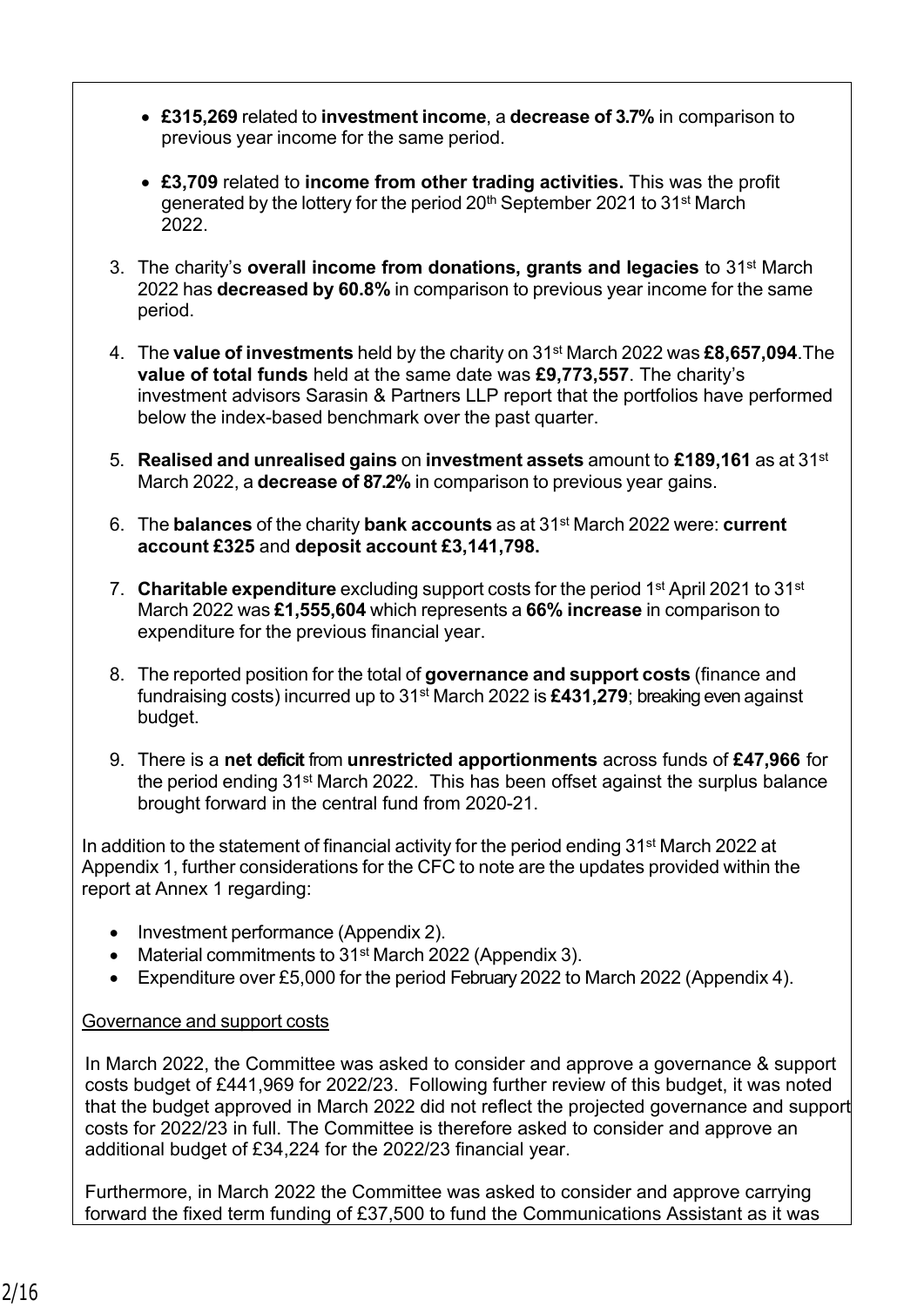anticipated it would not be utilised. Within the final months of 2021-22; £5,434 of this budget was consumed to fund this post, the Committee is therefore asked to consider and approve a revised carry forward budget of £32,066.

#### **Argymhelliad / Recommendation**

The Charitable Funds Committee is requested to:

- 1. **NOTE** the content of this report and receive **ASSURANCE** on the charity's performance.
- 2. **CONSIDER** and **RECOMMEND FOR RATIFICATION BY THE CORPORATE TRUSTEE** an additional budget of £34,224 to support the projected governance and support costs for the 2022/23 financial year.
- 3. **CONSIDER** and **APPROVE** the carrying forward of the £32,066 marketing and communications pay budget approved in March 2021 to the 2022/23 financial year to fund the costs of a fixed-term Communications Assistant.

| Amcanion: (rhaid cwblhau)<br><b>Objectives: (must be completed)</b>                                                                                          |                                                                                                                                                                                                                                                                                                  |
|--------------------------------------------------------------------------------------------------------------------------------------------------------------|--------------------------------------------------------------------------------------------------------------------------------------------------------------------------------------------------------------------------------------------------------------------------------------------------|
| <b>Committee ToR Reference:</b><br>Cyfeirnod Cylch Gorchwyl y<br>Pwyllgor:                                                                                   | 4.1 Within the budget, priorities and spending criteria<br>determined by the UB as trustee, and consistent with<br>the requirements of the Charities Act 2011 (or any<br>modification of these acts), to apply the charitable<br>funds in accordance with its respective governing<br>documents. |
| Cyfeirnod Cofrestr Risg Datix a<br>SgôrCyfredol:<br><b>Datix Risk Register Reference</b><br>andScore:                                                        | Risk reference: 1130 Failure to increase charitable<br>funds income and expenditure (planning objective 2E)                                                                                                                                                                                      |
| Safon(au) Gofal ac lechyd:<br><b>Health and Care</b><br>Standard(s):                                                                                         | Governance, Leadership and Accountability                                                                                                                                                                                                                                                        |
| <b>Amcanion Strategoly</b><br><b>BIP: UHB Strategic</b><br>Objectives:                                                                                       | Not Applicable                                                                                                                                                                                                                                                                                   |
| <b>Amcanion Cynllunio</b><br><b>Planning Objectives</b>                                                                                                      | 2E Evidencing impact of charitable funds                                                                                                                                                                                                                                                         |
| <b>Amcanion Llesiant BIP:</b><br><b>UHB Well-being Objectives:</b><br><b>Hyperlink to HDdUHB Well-being</b><br><b>Objectives Annual Report 2018-</b><br>2019 | 10. Not Applicable                                                                                                                                                                                                                                                                               |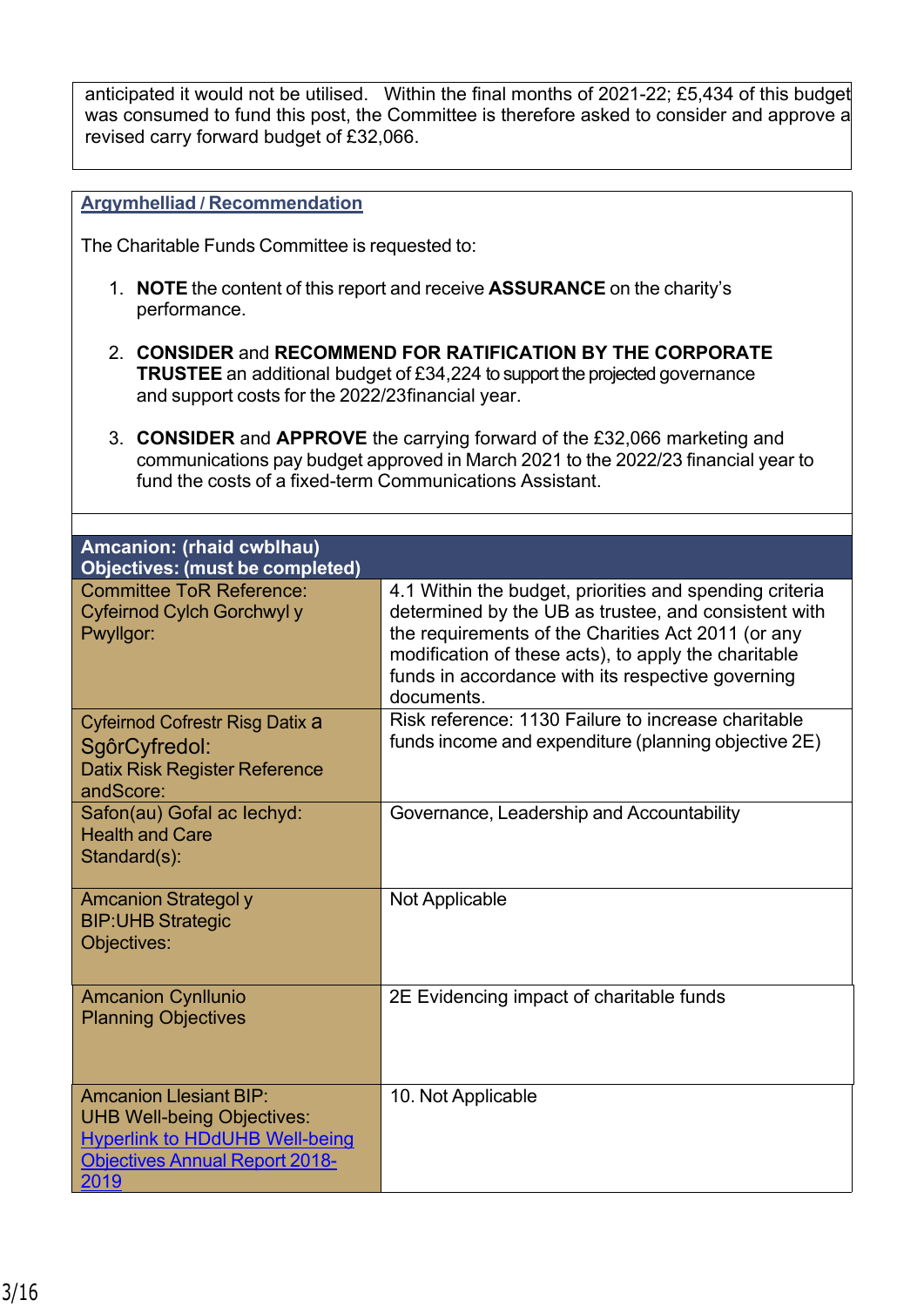| <b>Gwybodaeth Ychwanegol:</b><br><b>Further Information:</b> |                                         |
|--------------------------------------------------------------|-----------------------------------------|
| Ar sail tystiolaeth:                                         | Ledger reports and investment reports.  |
| Evidence Base:                                               |                                         |
| <b>Rhestr Termau:</b>                                        | Included within the body of the report. |
| <b>Glossary of Terms:</b>                                    |                                         |
| Partïon / Pwyllgorau â ymgynhorwyd                           | <b>Director of Finance</b>              |
| ymlaen llaw y Pwyllgor Cronfa                                | <b>Fundraising Team</b>                 |
| Elusennol:                                                   |                                         |
| Parties / Committees consulted prior                         |                                         |
| to Charitable Funds Committee:                               |                                         |

| <b>Effaith: (rhaid cwblhau)</b><br>Impact: (must be completed)    |                                                                                                                                                                                                                                                                                                                                        |
|-------------------------------------------------------------------|----------------------------------------------------------------------------------------------------------------------------------------------------------------------------------------------------------------------------------------------------------------------------------------------------------------------------------------|
| <b>Ariannol / Gwerth am Arian:</b><br><b>Financial / Service:</b> | The report sets out the financial position of the charity.<br>Income generated from fundraising activities is a key<br>source of income for Hywel Dda Health Charities. The<br>charity is therefore duty bound to ensure that the<br>correct controls and governance arrangements exist<br>with regards to all aspects of fundraising. |
| <b>Ansawdd / Gofal Claf:</b><br><b>Quality / Patient Care:</b>    | Charity objects are in support of NHS services locally.                                                                                                                                                                                                                                                                                |
| <b>Gweithlu:</b>                                                  | Governance and support costs included in Section 4.2                                                                                                                                                                                                                                                                                   |
| <b>Workforce:</b>                                                 | of Annex 1.                                                                                                                                                                                                                                                                                                                            |
| Risg:                                                             | Reputational risk if associated with unethical                                                                                                                                                                                                                                                                                         |
| <b>Risk:</b>                                                      | fundraising.                                                                                                                                                                                                                                                                                                                           |
| <b>Cyfreithiol:</b>                                               | The charity's financial reporting is in line with charity                                                                                                                                                                                                                                                                              |
| Legal:                                                            | law and guidance.                                                                                                                                                                                                                                                                                                                      |
| <b>Enw Da:</b>                                                    | Reputational risk if associated with unethical                                                                                                                                                                                                                                                                                         |
| <b>Reputational:</b>                                              | fundraising.                                                                                                                                                                                                                                                                                                                           |
| <b>Gyfrinachedd:</b><br><b>Privacy:</b>                           | No impact.                                                                                                                                                                                                                                                                                                                             |
| Cydraddoldeb:                                                     | No EqIA is considered necessary for a paper of this                                                                                                                                                                                                                                                                                    |
| Equality:                                                         | type.                                                                                                                                                                                                                                                                                                                                  |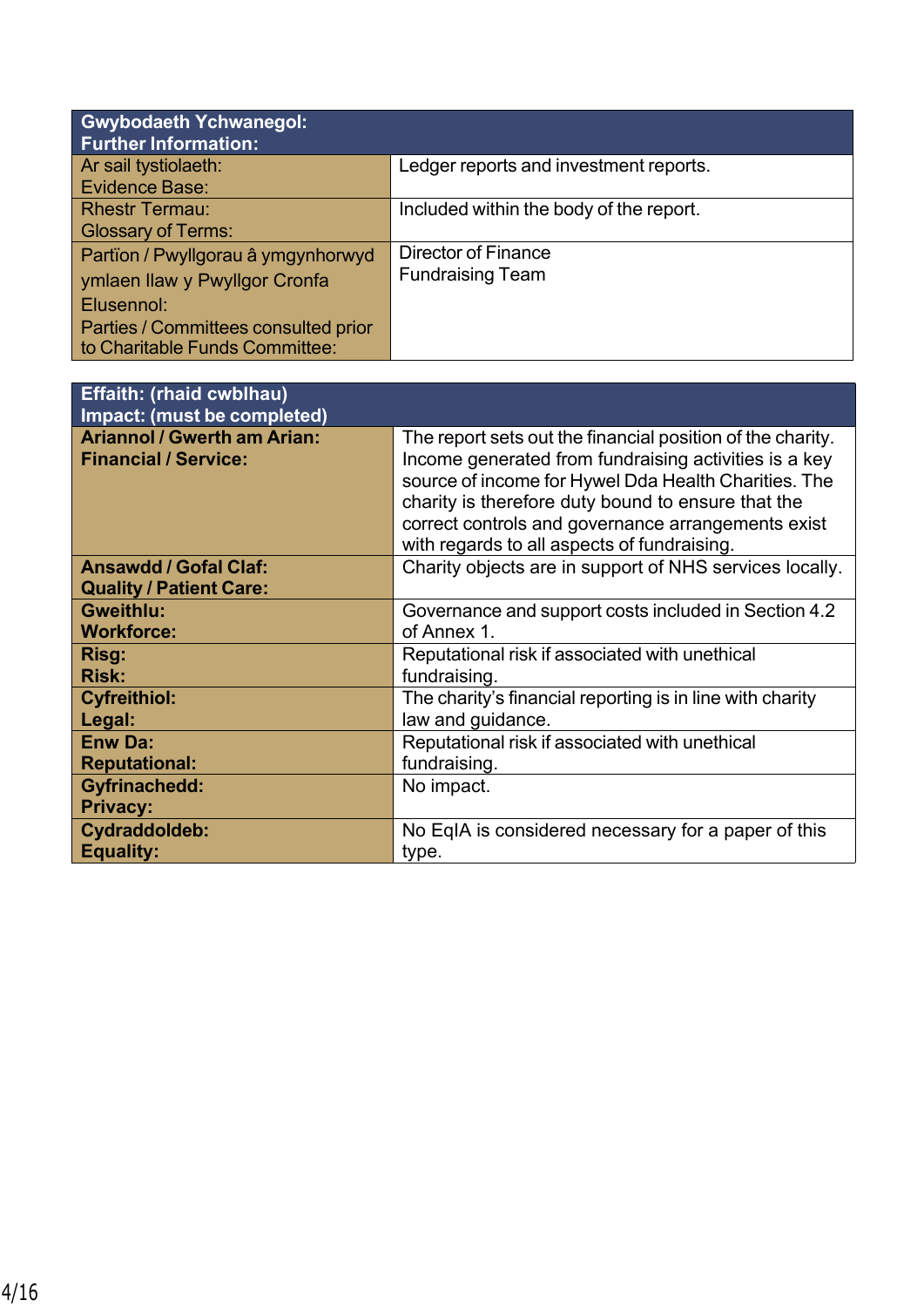

# **Integrated Performance Report**

## **Position as at 31st March 2022**



**Bwrdd lechyd Prifysgol Hywel Dda University Health Board**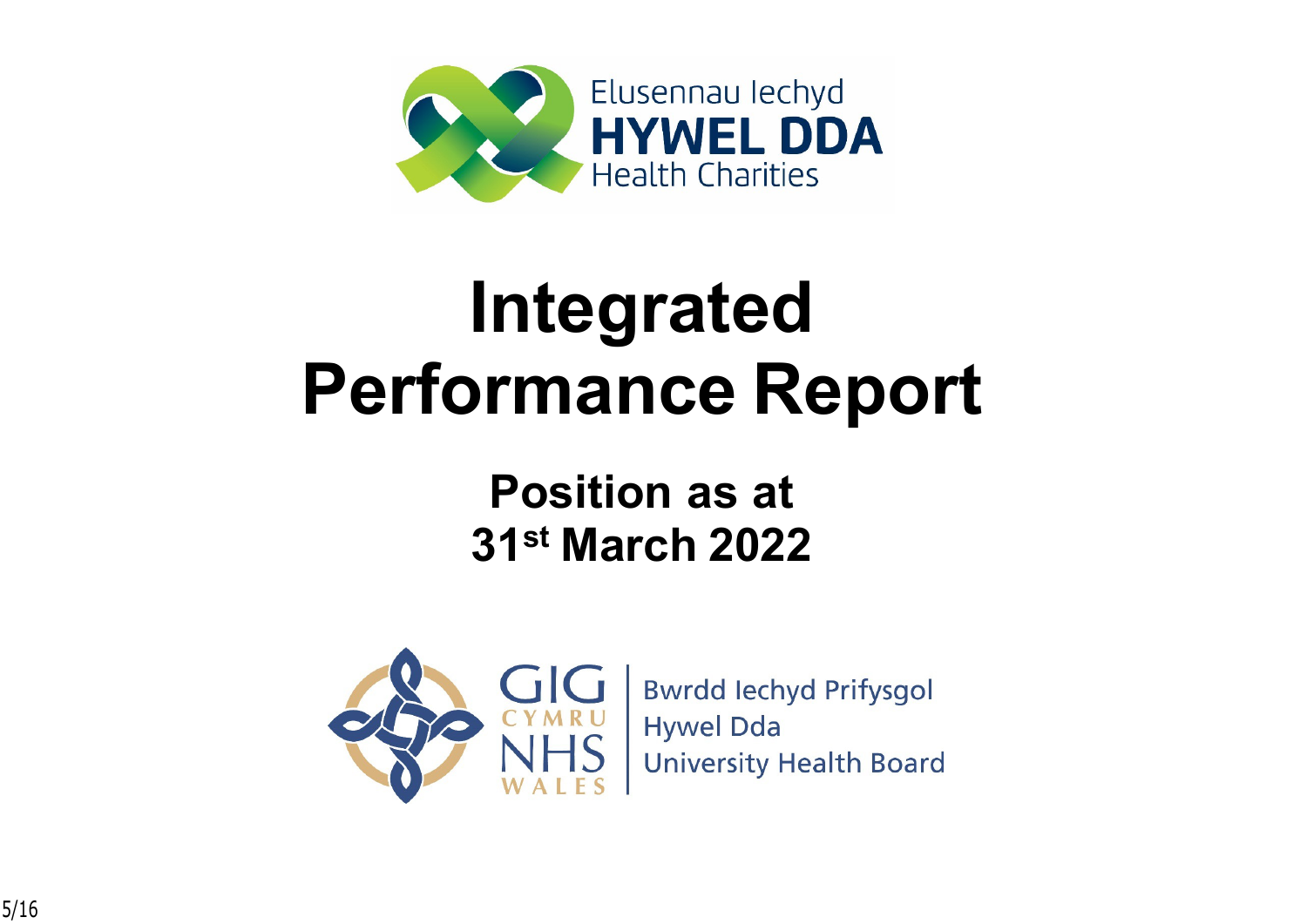### **Contents**

| 5 Appendices                                                      |  |
|-------------------------------------------------------------------|--|
|                                                                   |  |
|                                                                   |  |
|                                                                   |  |
| Appendix 4: Expenditure Over £5,000 February 2022 to March 202211 |  |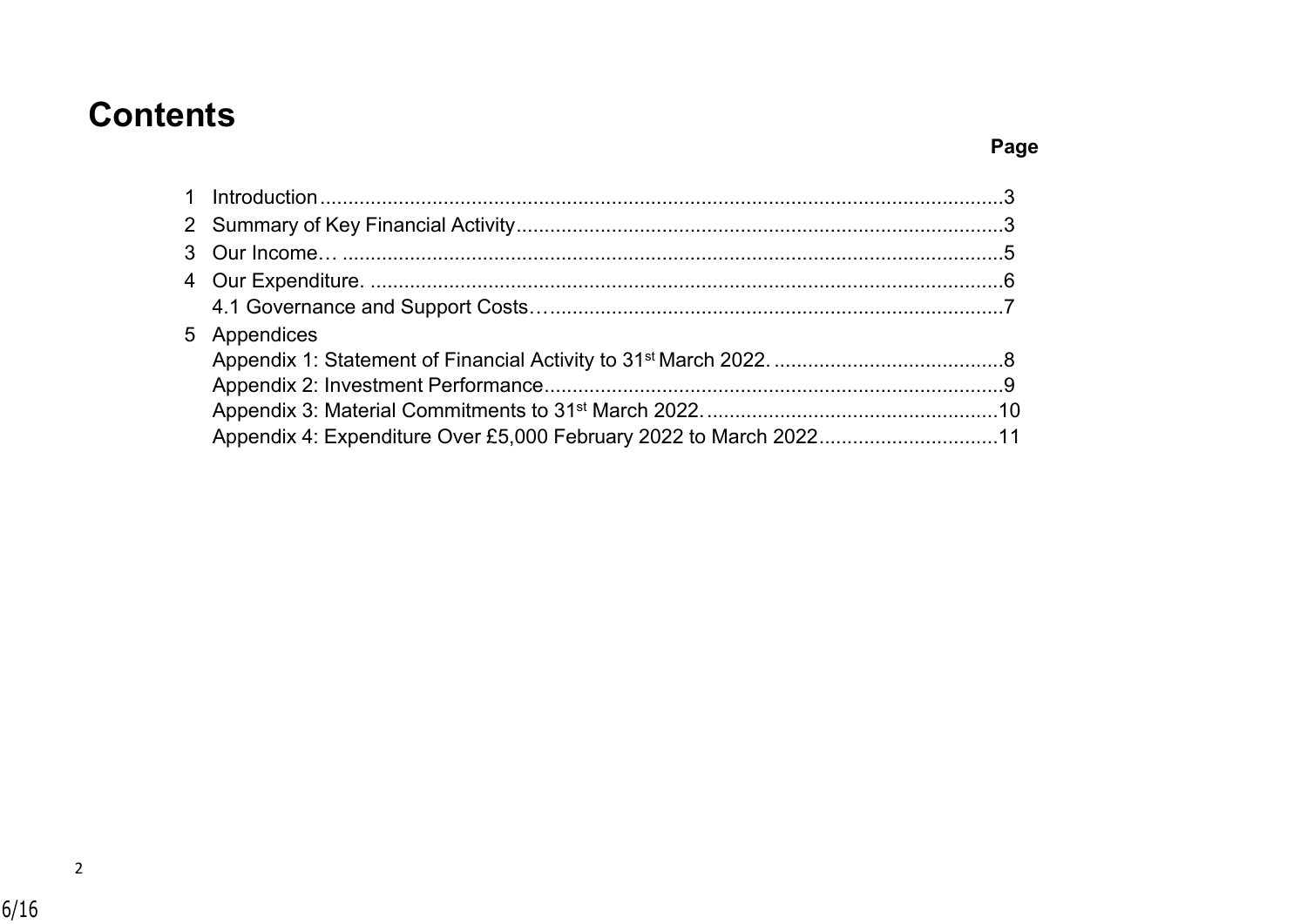#### <span id="page-6-0"></span>**1. Introduction**

This report provides the Charitable Funds Committee (CFC), on behalf of the Corporate Trustee, with an integrated picture of performance of Hywel Dda Health Charities.

The report is intended to provide the CFC with key financial information as well as a summary of activities and key achievements in line with the objectives of the charity's approved three-year plan.

#### <span id="page-6-1"></span>**2. Summary of Key Financial Activity\***

*\* Draft end of year figures which may be subject to change pending audit of the annual accounts.*

2.1 The **net assets** of the charity have decreased by **£874,994** for the period ending 31st March 2022 (see Appendix 1).

2.2 Total **incoming resources** to 31st March 2022 (See Appendix 1) were **£1,174,361** of which:

- **£560,158** related to **donations and fundraising income**, a **decrease of 32.6%** in comparison to previous year income for the same period.
- **£271,311** related to **legacy income**, a **decrease of 67.7%** in comparison to previous year income for the same period.
- **£23,913** related to **grant income**, a **decrease of 95.3%** in comparison to previous year income for the same period.
- **£315,269** related to **investment income**, a **decrease of 3.7%** in comparison to previous year income for the same period.
- **£3,709** related to **income from other trading activities.** This was the profit generated by the lottery for the period 20th September 2021 to 31<sup>st</sup> March 2022.
- 2.3 The charity's **overall income from donations, grants and legacies** to 31st March 2022 has **decreased by 60.8%** in comparison to previous year income for the same period.
- 2.4 The **value of investments** held by the charity on 31st March 2022 was **£8,657,094**. The **value of total funds** held at the same date was £9,773,557. Our investment advisors Sarasin & Partners LLP report that our portfolios have performed below the indexbased benchmark over the past quarter.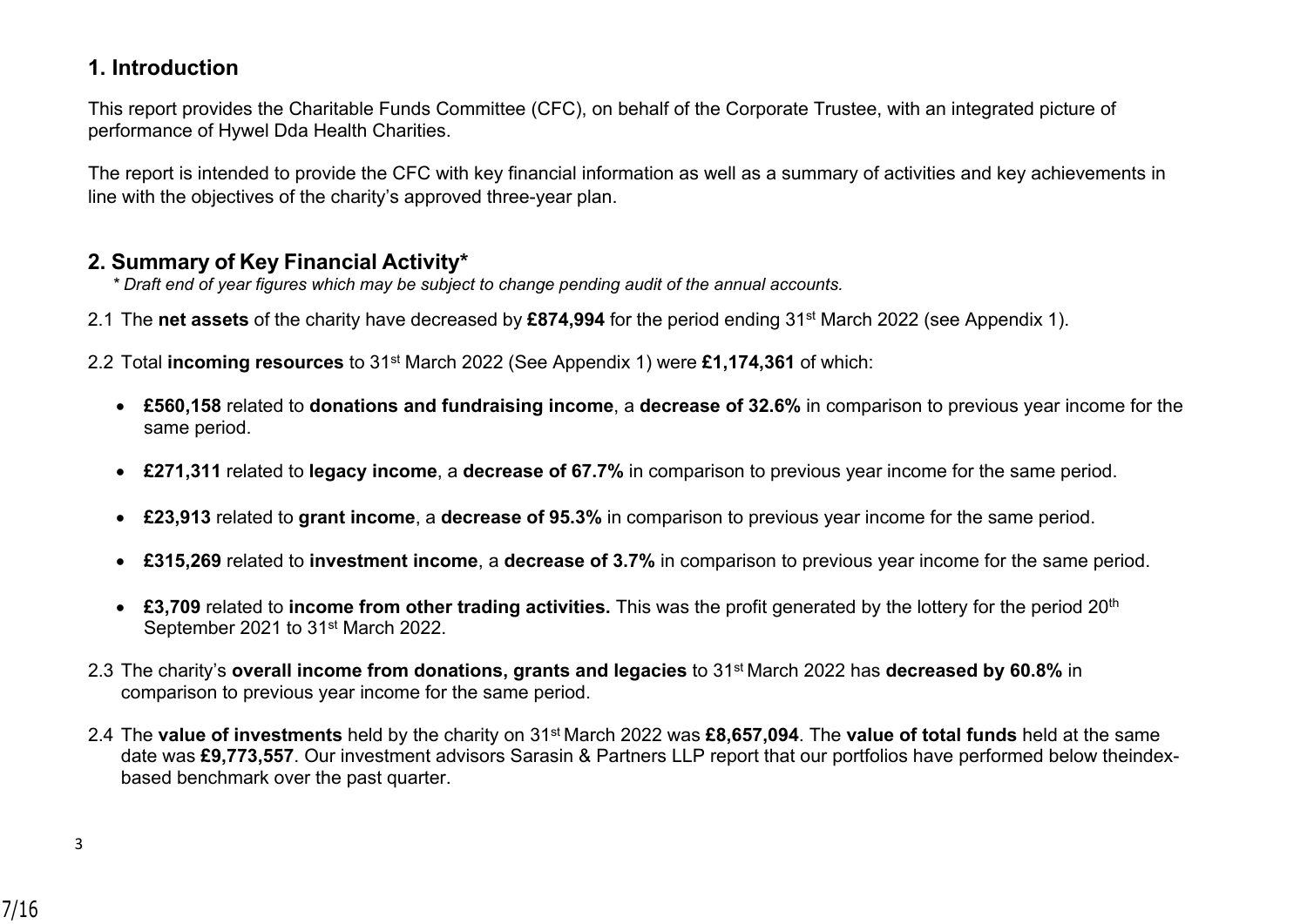- 2.5 **Realised and unrealised gains** on **investment assets** amount to **£189,161** as at 31st March 2022, a **decrease of 87.2%** in comparison to previous year gains (See Appendix 1).
- 2.6 The **balances** of our charity **bank account** as at 31st March 2022 were: **current account £325** and **deposit account £3,141,798.**
- 2.7Our **charitable expenditure** excluding support costs for the period 1st April 2021 to 31st March 2022 was **£1,555,604** which represents a **66% increase** in comparison to expenditure for the previous financial year. (See Appendix 1).
- 2.8The reported position for the total of **governance and support costs** (including finance and fundraising costs) incurred to 31st March 2022 is **£431,279**, a **breakeven** position against budget.
- 2.9There is a **net deficit** from **unrestricted apportionments** (after investment gains) across funds of **£47,966** for the period ending 31st March 2022. This has been offset against the surplus balance brought forward in the central fund from 2020-21. (See section 4.1, figure 5).

#### **Further information:**

- The **statement of financial activity** for the period ending 31st March 2022 is included at **Appendix 1**.
- A summary of our **investment performance** for the period ending 31st March 2022 is included at **Appendix 2**.
- Details of material commitments (approved by the CFC) as at period ending 31<sup>st</sup> March 2022 is included at **Appendix 3.**
- Details of the charity's **expenditure over £5,000** to 31<sup>st</sup> March 2022 is included at **Appendix 4.**

4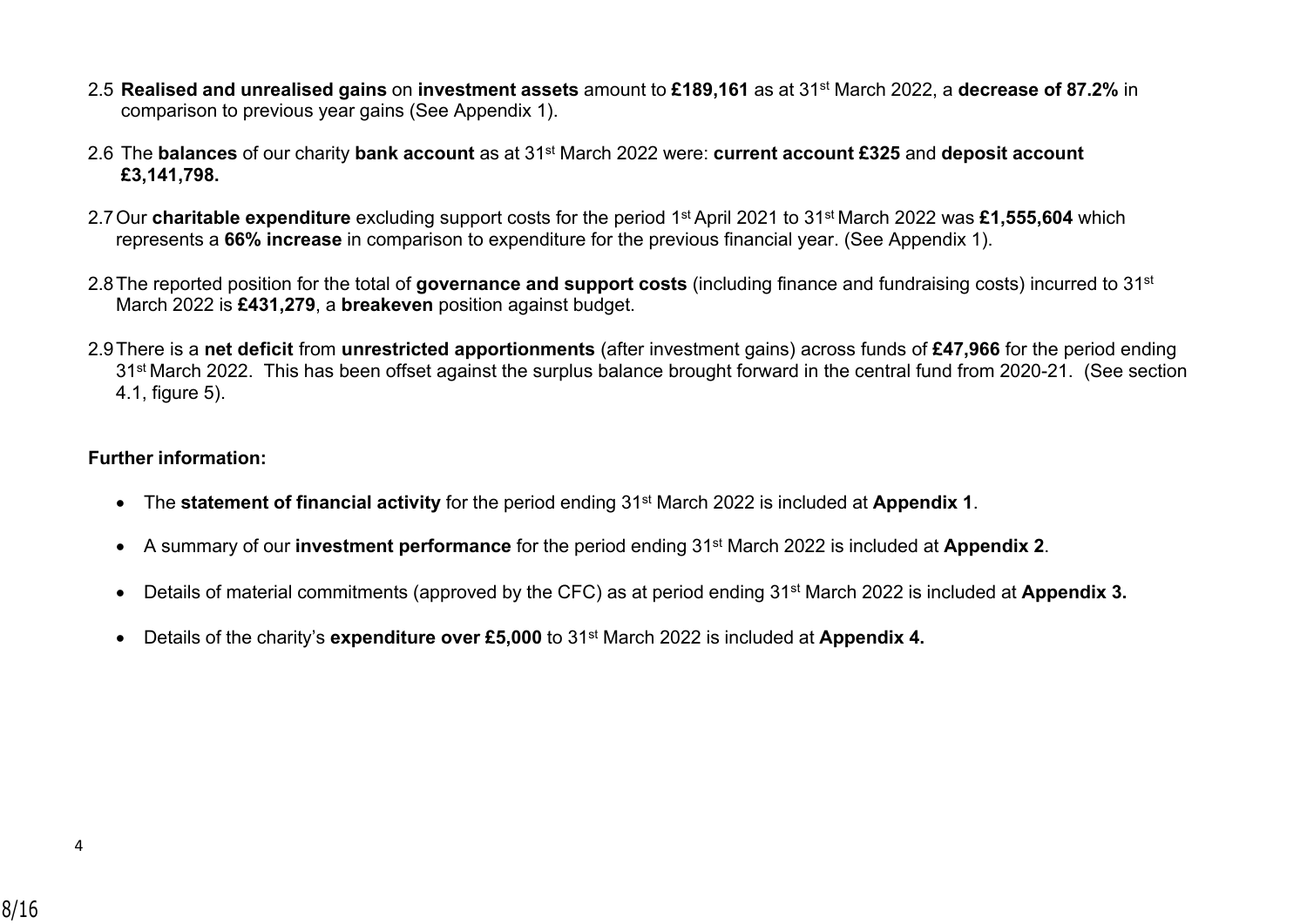#### <span id="page-8-0"></span>**3. Our Income**

**Objective: Increase our income levels by 10% on an annual basis from April 2020 to July 2023**

**Figure 1: Rolling annual donation figures by county from March 2021 to March 2022**



#### **Figure 2: Rolling annual donation figures by county from March 2019 to March 2022**



- The charity's overall income from donations, grants and legacies to 31st March 2022 has decreased by 60.8% in comparison to income received for the same period in the previous financial year. This can be attributed to:
	- Donations and fundraising: significant impact of the pandemic on community fundraising and mass participation events as well as cost of living increases.
	- Grants: the significant level of grant funding received from NHS Charities Together in 2020/21 (£485,000).
	- Legacies: significant delays at probate as well as the unpredictability of this income source. The decrease of 67.7% was however not predicted given the charity's average income from legacies over the last five financial years is £706,000.
	- As the charity's income increased by 20.75% during 2020/21 and remained above the national UK levels of average charitable giving, a decrease in income during 2021/22 was to be expected. It is envisaged that the charity may experience further reductions in income due to the ongoing impact of the pandemic coupled with the increasing pressures on households as the cost of living rises.
	- Every effort is however being made to stabilise income levels through the delivery of the key phases of the 2E planning objective's plan on a page for (item 2.4). Progress will be reported on to the CFC on a quarterly basis as well as via the charitable funds risk (ref. 1373) which will also monitor the charity's performance in relation to income levels.
- £189,161 related to investment income, a decrease of 87.2% in comparison to previous year income for the same period. This was due to volatile market performance in 2021-22.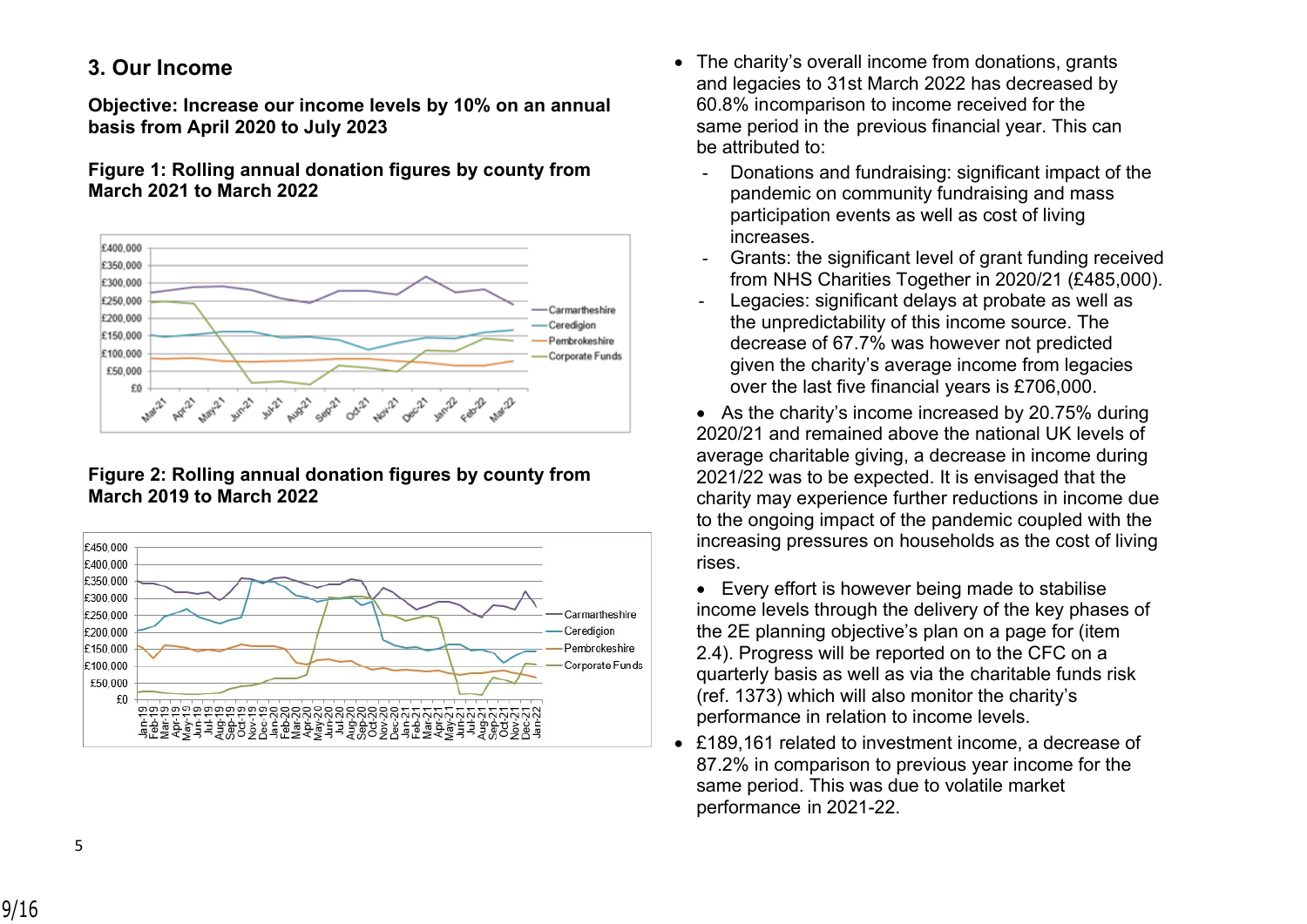#### **4. Our Expenditure**

**Objective: Increase our charitable expenditure by 15% on an annual basis from April 2020 to July 2023**

|                                |             |             |             | As at 31st March |
|--------------------------------|-------------|-------------|-------------|------------------|
| <b>Expenditure</b>             | 2019-20 (£) | 2020-21 (£) | 2021-22 (£) | 2021-22%         |
| Support costs                  | 97,372      | 99,993      | 105,993     | 6.4              |
| Medical and surgical equipment | 480.453     | 403,844     | 266,614     | 16.0             |
| Office and computer equipment  | 290,121     | 183,304     | 43.816      | 2.6              |
| Building and refurbishment     | 1,390,282   | 5.941       | 867,937     | 52.2             |
| Staff education/ welfare       | 90.187      | 39,158      | 19.835      | 1.2              |
| Patient education/ welfare     | 85,313      | 88,712      | 349,545     | 21.0             |
| Miscellaneous                  | 151,189     | 216,134     | 7,857       | 0.5              |
| Total (£)                      | 2,584,917   | 1,037,086   | 1,661,597   | 100              |

**Figure 3: Charitable expenditure to 31st March 2022**

- Charitable expenditure to 31<sup>st</sup> March 2022 including support costs (Finance & Audit) was £1,661,597 which represents a **60%** increase in comparison to expenditure for the same period in the previous financial year.
- The higher level of spend is committed against building and refurbishment works, largely due to the development of the BGH Chemotherapy Day Unit (£671,000); a commitment of (£181,000) towards creating rest areas for staff across HDdUHB; increased levels of medical device purchases & commitments (£135,000) namely GGH Dialysis - Sonosite Scanner, WGH Paediatric – Echocardiography & Electrocardiogram machine; and actual and committed clinical staff costs in relation to approved patient care projects namely (e.g. CaPS, Haematology Trainee Clinical Nurse Specialists).
- Charitable expenditure for Christmas 2021 was within the maximum allocation of £20,000 approved by the Committee in November 2021.
- A balance of £2,583 in gift cards remains unspent, £910 of this balance relate to unspent cards. £555 will be reclaimed in full from the retailer; for the remaining cards the retailer has agreed to an extension to the expiry date of the card. The Fundraising Team have been notified of this remaining balance and they are working closely with various service areas such as the PALS team who would be able to utilise the balances to address the needs of our patients.
- Some issues were encountered during the process of allocating access to the gift cards but the main issue were emails not being accessed by the wards/departments due to clinical pressures or staff sickness/annual leave. Overall, the process worked very well with a marked improvement on the previous year's process, and under difficult circumstances. The Finance department will be looking to review the process for Christmas 2022, taking on lessons learnt to ensure further improvements.

6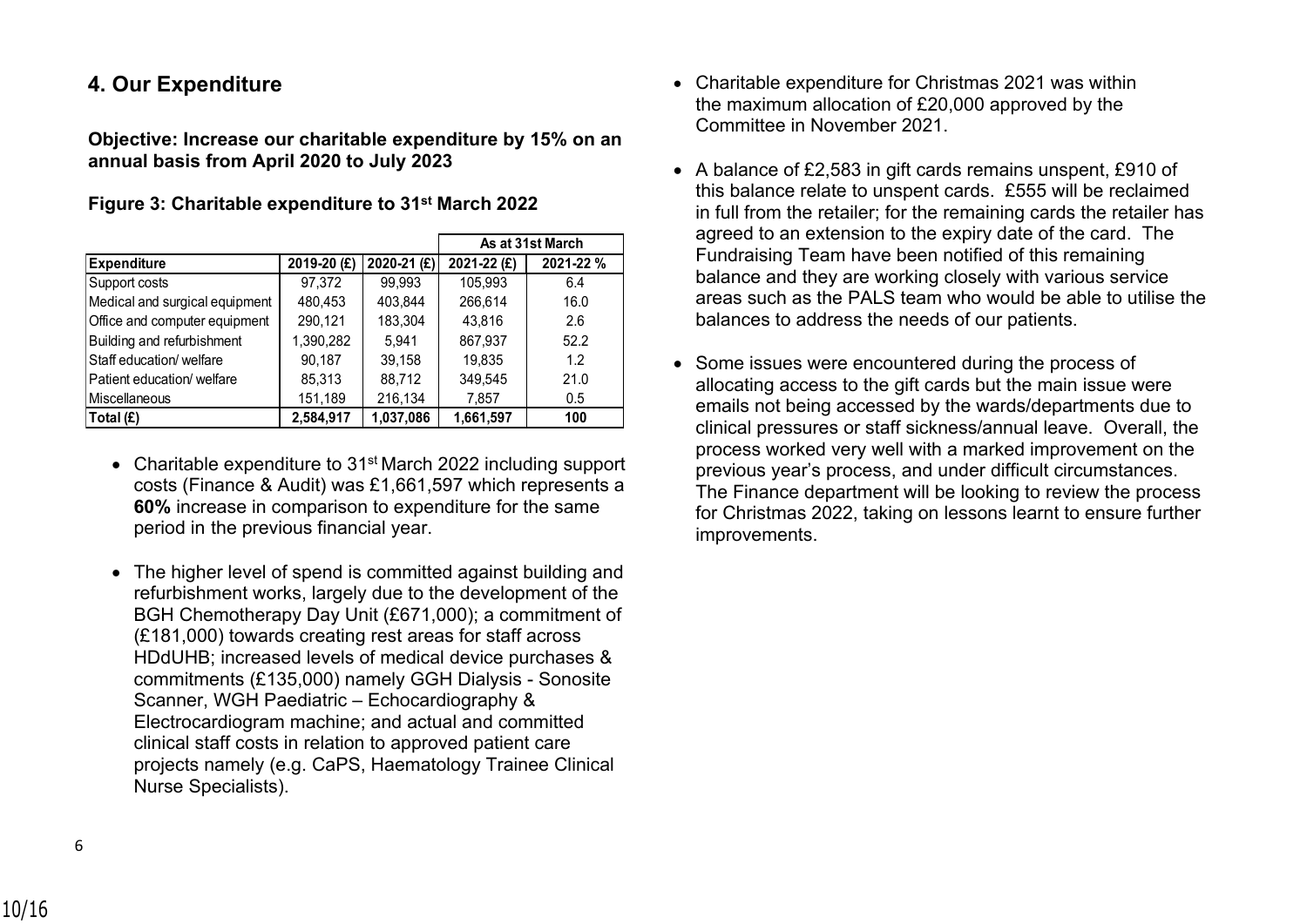#### <span id="page-10-0"></span>**Governance and Support Costs**

|              | Approved      | <b>Budget to</b> | <b>Actual Costs</b> | (Under) $/$ |
|--------------|---------------|------------------|---------------------|-------------|
|              | annual budget | 31/03/22         | to 31/03/22         | Over budget |
|              | 2021-22       |                  |                     | to 31/03/22 |
|              |               |                  |                     |             |
| Finance      | 92,813        | 92,813           | 92,813              |             |
| Fundraising  | 333,032       | 333,032          | 333,032             |             |
| Marketing &  | 37,500        | 5,434            | 5,434               | 32,066      |
| Comms        |               |                  |                     |             |
| <b>Total</b> | 463,345       | 431,279          | 431,279             | 32,066      |

#### **Figure 4: Finance and fundraising costs to 31st March 2022**

#### **Figure 5: Investment income, returns and charges to 31st March 2022**

|                                                                  | <b>Restricted</b><br>Funds $(E)$ | <b>Unrestricted</b><br>Funds $(E)$ | <b>Endownment</b><br>Funds $(E)$ | Overall<br>Total $(E)$ |
|------------------------------------------------------------------|----------------------------------|------------------------------------|----------------------------------|------------------------|
| Investment Income                                                | (127, 474)                       | (107, 841)                         | (79, 954)                        | (315, 269)             |
| Governance & Support<br>- Finance, Fundraising<br>& Support Team | 233,630                          | 197,648                            | 0                                | 431,278                |
| Investment<br><b>Management Fees</b>                             | 19,555                           | 16,543                             | 13,193                           | 49,291                 |
| <b>Audit Fees</b>                                                | 7,140                            | 6,041                              |                                  | 13,181                 |
| <b>Investment Gains &amp;</b>                                    |                                  |                                    |                                  |                        |
| Losses                                                           | (76, 153)                        | (64, 424)                          | (48,584)                         | (189,161)              |
| (Surplus) / Deficit                                              | 56,698                           | 47,966                             | (115, 344)                       | (10,680)               |

• In March 2021, the Committee approved a total budget of £463,345. This was made up of £425,845 (Governance & Support) and £37,500 (Marketing & Communication).

- For the year to 31<sup>st</sup> March 2022, the reported position for the finance and fundraising costs is breakeven against budget, as per the table at figure 4. £5,434 of the Marketing & Communication budget was spent in the final quarter, the remaining balance will be carried forward into 2022-23 to cover the Communications Assistant recruited on an 18 month fixed term basis.
- The table at figure 5 depicts all investment income, returns and charges apportioned across funds for the period ending 31st March 2022. As agreed in March 2018, the unrestricted funds income, returns and charges are brought into a central fund should the net surplus remain in credit. As at 31<sup>st</sup> March 2022, there is a net deficit from unrestricted apportionments of £47,966. This has been offset against the credit balance brought forward in the central fund from 2020-21.
- In March 2022, the Committee was asked to consider and approve a governance & support costs budget of £441,969 for 2022/23. Following further review of this budget, it was noted that the budget approved in March 2022 did not reflect the projected governance & support costs for 2022/23 in full. The Committee is therefore asked to consider and approve an additional budget of £34,224 for 2022/23 financial year.

7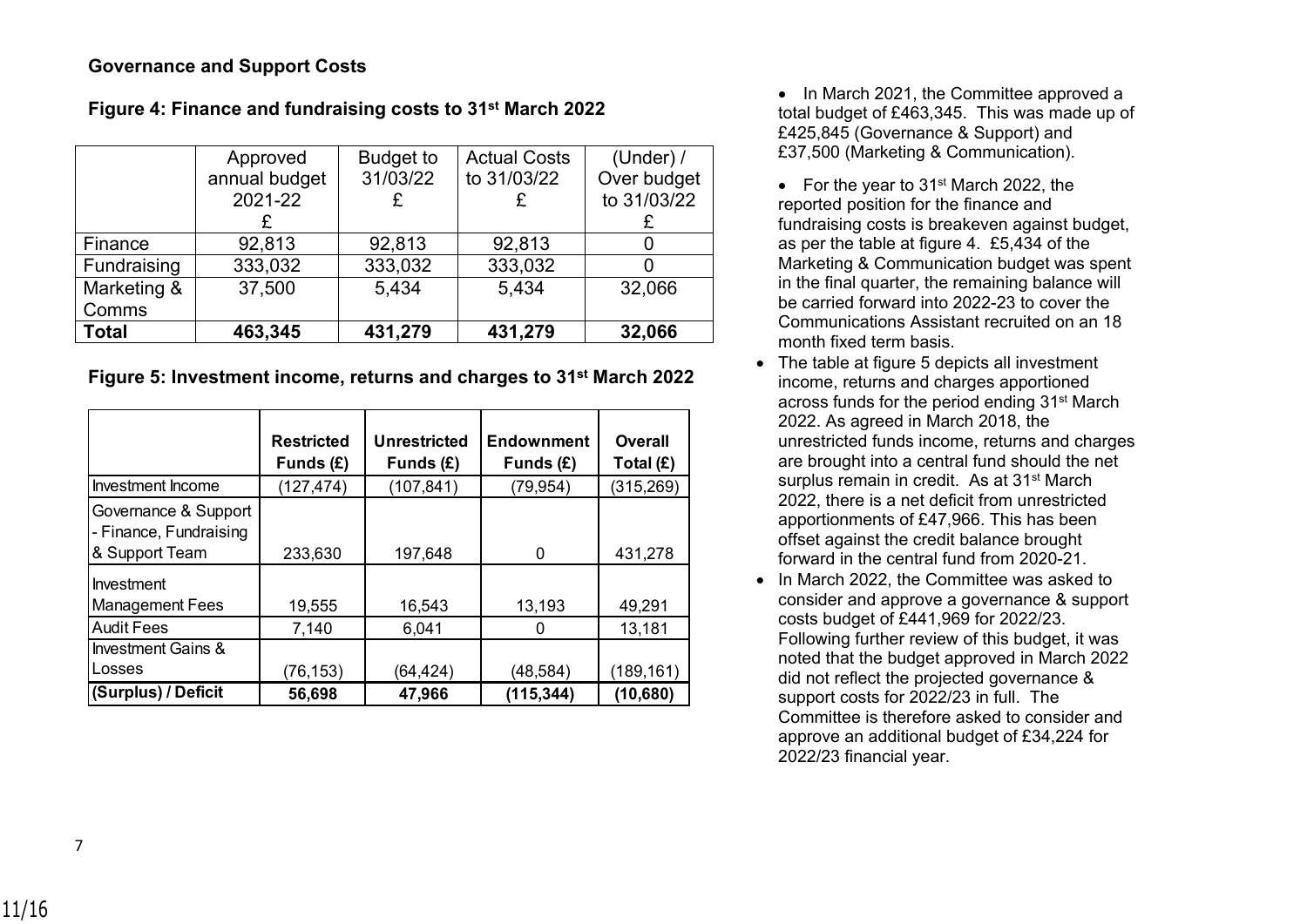For clarity on the nature of dividends and interest earned by 'unrestricted', 'restricted' and 'endowment' funds, these can be defined are as follows:

- Unrestricted and restricted funds income earned from surplus cash from general restricted funds invested with Sarasin & Partners LLP. The income earned is apportioned against all unrestricted and restricted funds based on an average fund balance across the whole year.
- Endowment funds income earned from an investment where the capital cannot be spent, and that income earned is to be used for a specific purpose and is therefore restricted and will not be generally apportioned across all funds.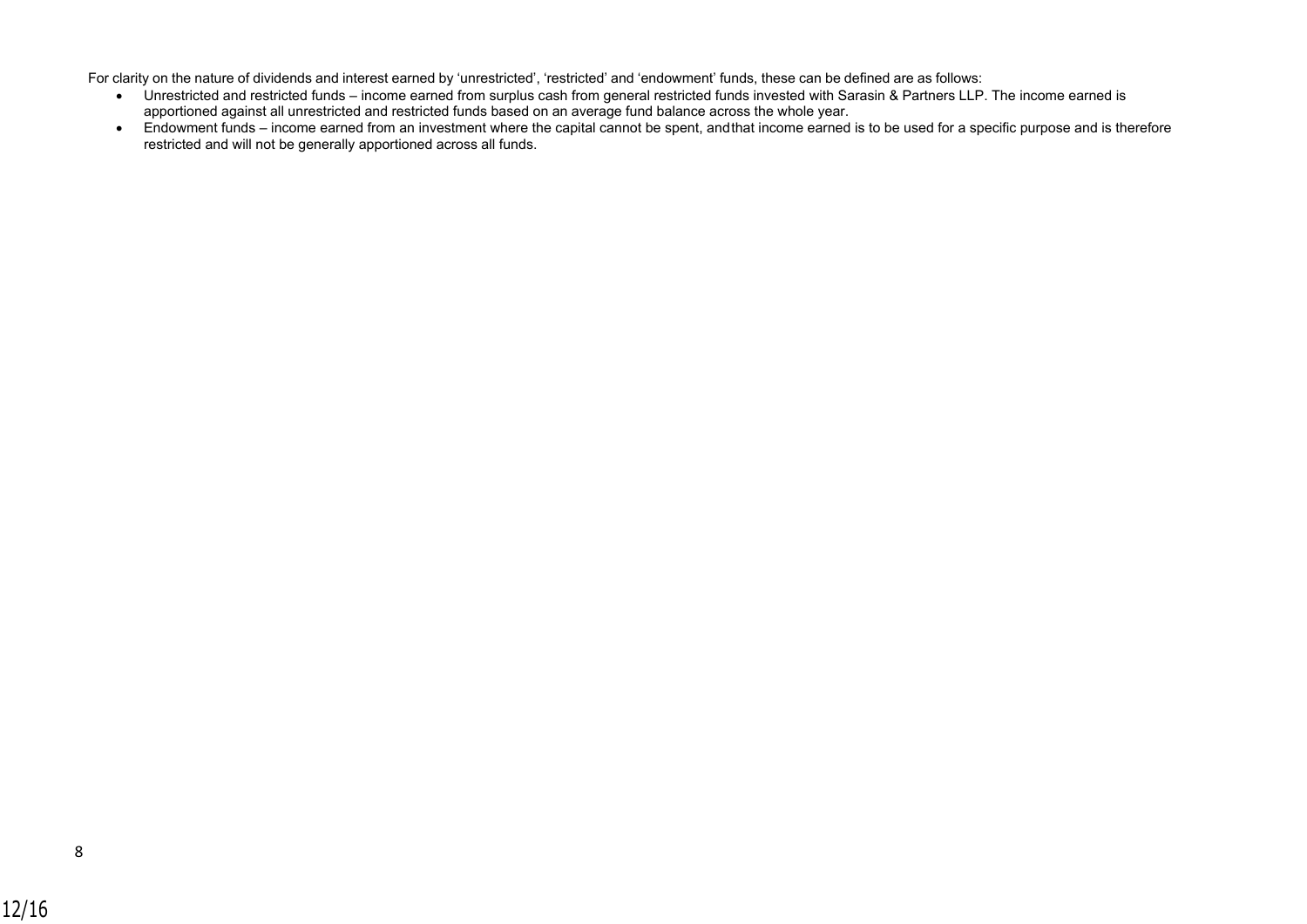| HYWEL DDA LOCAL HEALTH BOARD<br><b>CHARITABLE FUND REPORT - SUMMARY</b><br>FOR THE PERIOD ENDING 31 MARCH 2022 |             |                                 |           |                            |                                                                |                                   |               |
|----------------------------------------------------------------------------------------------------------------|-------------|---------------------------------|-----------|----------------------------|----------------------------------------------------------------|-----------------------------------|---------------|
|                                                                                                                |             |                                 |           |                            |                                                                |                                   |               |
|                                                                                                                | Corporate   | <b>Acute</b><br><b>Services</b> |           | <b>Community Community</b> | Carmarthen Ceredigion Pembrokeshire Mental Health<br>Community | & Learning<br><b>Disabilities</b> | <b>Total</b>  |
|                                                                                                                | £           | £                               | £         | £                          |                                                                |                                   | £             |
| <b>Incoming resources</b>                                                                                      |             |                                 |           |                            |                                                                |                                   |               |
| Donations                                                                                                      | 23,772      | 475,733                         | 29,820    | 13,181                     | 6,113                                                          | 11,540                            | 560,158       |
| Legacies                                                                                                       | 0           | 268,985                         | 226       | 2,000                      | 100                                                            | 0                                 | 271,311       |
| Grants receivable                                                                                              | $\Omega$    | 6,885                           | 7,870     | 4,752                      | 1,563                                                          | 2,843                             | 23,913        |
| Investment income                                                                                              | 107,841     | 186,093                         | 11,676    | 4,827                      | 1,817                                                          | 3,014                             | 315,269       |
| Income from other trading activities                                                                           | 3,709       | 0                               | 0         | 0                          | 0                                                              | 0                                 | 3,709         |
| Other incoming resources                                                                                       | 0           | $\Omega$                        | $\Omega$  | $\Omega$                   | $\Omega$                                                       | 0                                 | 0             |
|                                                                                                                | 135,323     | 937,697                         | 49,591    | 24,760                     | 9,592                                                          | 17,397                            | 1,174,361     |
| <b>Resources expended</b>                                                                                      |             |                                 |           |                            |                                                                |                                   |               |
| Expenditure on raising funds                                                                                   | $\Omega$    | $\Omega$                        | $\Omega$  | $\Omega$                   | $\Omega$                                                       | 0                                 | 0             |
| Charitable activities                                                                                          | (264, 328)  | (1,256,905)                     | (6,360)   | 443                        | (22,005)                                                       | (6, 449)                          | (1, 555, 604) |
| <b>Support Costs</b>                                                                                           | (183, 220)  | (180, 329)                      | (19, 837) | (8,202)                    | (3,087)                                                        | (5, 121)                          | (399, 796)    |
| Governance costs                                                                                               | (20, 468)   | (20, 145)                       | (2, 216)  | (916)                      | (345)                                                          | (572)                             | (44, 663)     |
| Investment Management                                                                                          | (16, 543)   | (29, 475)                       | (1,791)   | (741)                      | (279)                                                          | (462)                             | (49, 291)     |
|                                                                                                                | (484, 559)  | (1,486,854)                     | (30, 204) | (9, 416)                   | (25, 716)                                                      | (12,605)                          | (2,049,354)   |
| Net incoming/(outgoing) resources                                                                              |             |                                 |           |                            |                                                                |                                   |               |
| before transfers                                                                                               | (349, 237)  | (549, 157)                      | 19,387    | 15,344                     | (16, 124)                                                      | 4,793                             | (874, 994)    |
| Gross transfers between funds                                                                                  | $\mathbf 0$ | 0                               | 0         | 0                          | 0                                                              | 0                                 | 0             |
| Net incoming/(outgoing) resources                                                                              | (349, 237)  | (549, 157)                      | 19,387    | 15,344                     | (16, 124)                                                      | 4,793                             | (874, 994)    |
| Gains/(losses) on investment assets                                                                            |             |                                 |           |                            |                                                                |                                   |               |
| Realised and Unrealised                                                                                        | 64,424      | 111,991                         | 6,975     | 2,884                      | 1,086                                                          | 1,801                             | 189,161       |
| Net movement in funds                                                                                          | (284, 813)  | (437, 165)                      | 26,362    | 18,228                     | (15,038)                                                       | 6,593                             | (685, 833)    |
| Opening balance at 1 April 2021                                                                                | 1,167,498   | 8,231,524                       | 496,527   | 207,646                    | 148,328                                                        | 207,868                           | 10,459,390    |
| Closing balance at 31 March 2022                                                                               | 882,685     | 7,794,358                       | 522,890   | 225,874                    | 133,290                                                        | 214,461                           | 9,773,557     |

#### **Appendix 1: Statement of Financial Activity for the Period Ending 31st March 2022**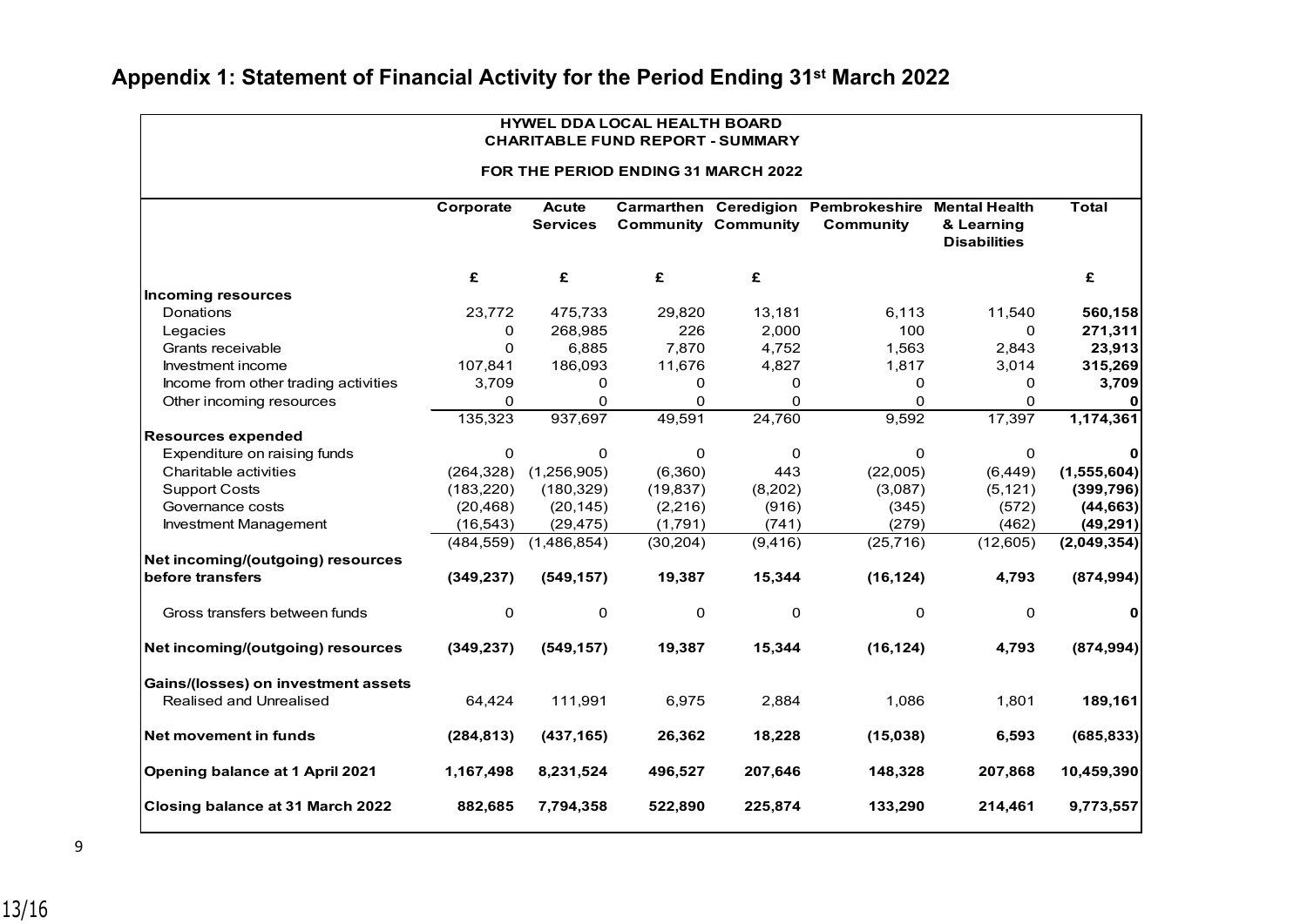#### <span id="page-13-0"></span>**Appendix 2: Investment Performance**

On 31st March 2022, the value of investments held by the charity was £8,657,094. The value of total funds held at the same date was £9,773,557.

Funds are separated into two areas. Firstly, a fund tied to the permanent endowment fund for Pembrokeshire Cardiology Equipment of £2,317,169 and secondly a general charity fund of £6,339,924.

Within the last quarter, the total return for our portfolios was -4.0% in comparison to a composite benchmark return of -1.9%. Exceptionally strong returns from oils, gas and commodities, which are under-presented in our portfolio, meant that they have not kept pace with equity indices in the short term.

The Charity has now appointed CCLA as our investment managers and we are in the process of transferring of our assets across from Sarasin & Partners LLP. Undoubtedly the challenge will continue to be how to adjust our portfolio to respond to the changing geopolitical and macroeconomic backdrop.



Portfolio benchmark (from 1-Jul-21): ICE BofAML Sterling Corporate (7.5%), ICE BofAML UK Gilts All Stocks (7.5%), MSCI AC World ex UK (Local Currency) (GBP) (10%), MSCI AC World ex UK (Net Total Return) (40%), MSCI All Balanced Property Funds - One Quarter Lagged (5%), MSCI UK IMI (Net Return) GBP (20%), 2% per annum above SONIA (alternative assets) (10%).

Performance is calculated 'net' of Sarasin's investment management fees, using Bid prices. This takes into account receipts to and withdrawals from the portfolio during the period, and their dates. Prices are sourced from Bloomberg.

The report 'looks-through' to the underlying investments within the Sarasin funds in order to show the portfolio's overall allocation.

Where a portfolio holds Sarasin Unit Trusts or OEIC Funds, we use a close of business unit price to enable more accurate performance comparison with the portfolio benchmark..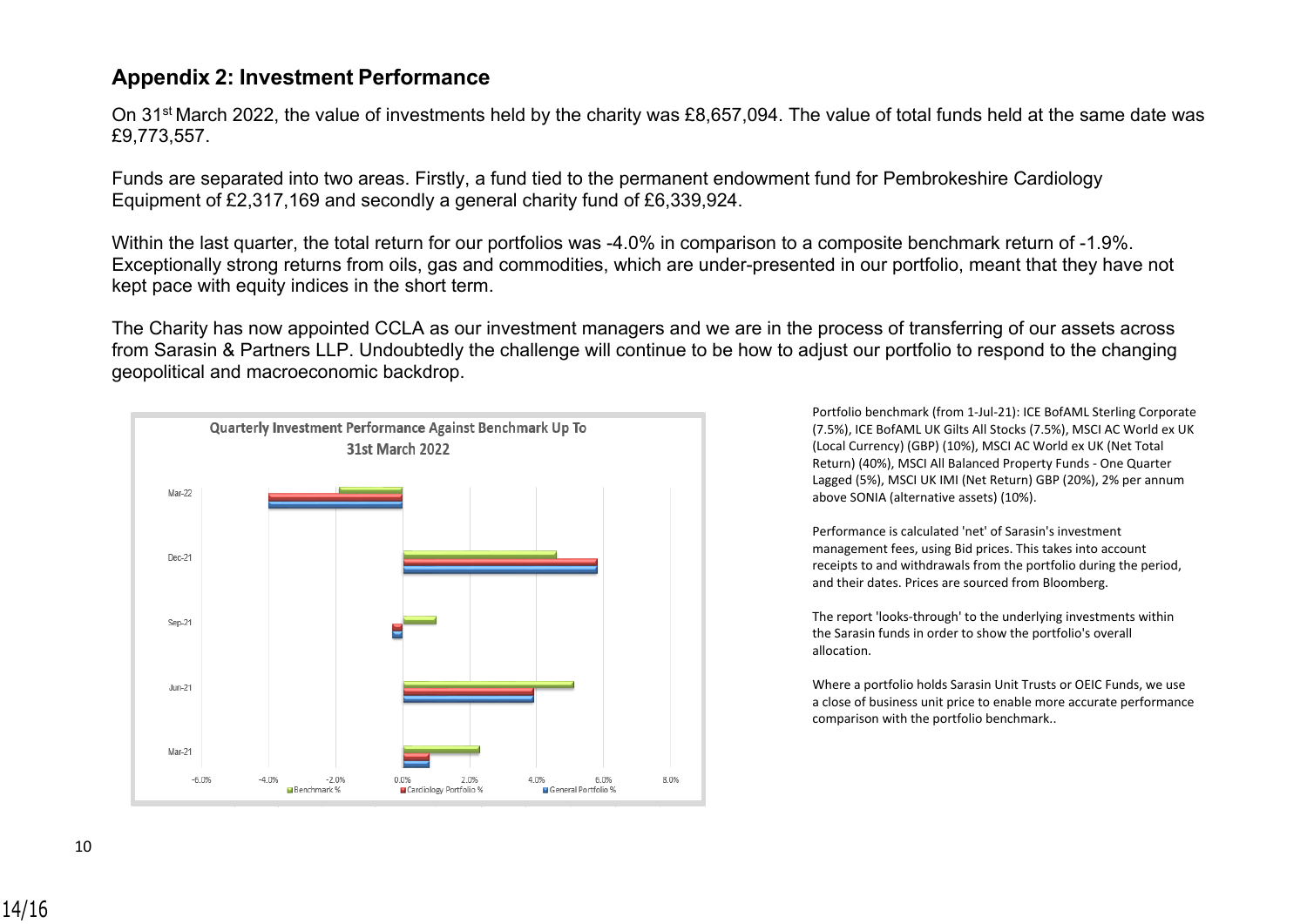#### **Appendix 3: Material Commitments as at 31st March 2022 (approved by CFC)**

| <b>Service</b>                                 | £         | <b>Description</b>                                                  | <b>Date</b><br><b>Approved</b> | <b>Status</b>                                                                                                                                                                                      |
|------------------------------------------------|-----------|---------------------------------------------------------------------|--------------------------------|----------------------------------------------------------------------------------------------------------------------------------------------------------------------------------------------------|
| Cancer Service - Ceredigion                    | 259,977   | <b>BGH Chemotherapy Development</b>                                 | 2015                           | Re-committed to the development in September<br>2019.                                                                                                                                              |
| Cancer Service - Ceredigion                    | 287,496   | <b>BGH Chemotherapy Development</b>                                 | Sep-19                         | Approved as contribution to the development in<br>September 2019                                                                                                                                   |
| Cancer Service - Ceredigion                    | 97.364    | <b>BGH Chemotherapy Development</b>                                 | $Jun-21$                       |                                                                                                                                                                                                    |
| Cancer Service - Ceredigion                    | 173,937   | <b>BGH Chemotherapy Development</b>                                 | $Jun-21$                       | Approved additional contribution towards the<br>BGH Chemotherapy development.                                                                                                                      |
| Cancer Service - Ceredigion                    | 400.000   | <b>BGH Chemotherapy Development</b>                                 | $Jun-21$                       |                                                                                                                                                                                                    |
| Cancer Service - Pembrokeshire                 | 158,023   | Ward 10 Enhanced Scheme                                             | Sep-19                         | Active Spend on roof top - approved expenditure<br>plan.                                                                                                                                           |
| <b>Cancer Services</b>                         | 17.750    | Cancer Psychological Support Pilot Project 2 years                  | Mar-18                         | Reducing balance - monthly recharges<br>transacted in 2021-22 to support staff costs.                                                                                                              |
| Unscheduled Care - Ceredigion                  | 5,000     | Funding of Trainee Clinical Nurse Specialist Post                   | Sep-20                         |                                                                                                                                                                                                    |
| Unscheduled Care - Pembrokeshire               | 5,000     | Funding of Trainee Clinical Nurse Specialist Post                   | Sep-20                         | Agreed via CFC Meeting 15th September 2020<br>pandemic caused a delay in appointments.                                                                                                             |
| Cancer Service - Ceredigion                    | 67,819    | Funding of Trainee Clinical Nurse Specialist Post                   | Sep-20                         | Start date for one applicant April 2022.                                                                                                                                                           |
| Cancer Service - Pembrokeshire                 | 31,409    | Funding of Trainee Clinical Nurse Specialist Post                   | Sep-20                         |                                                                                                                                                                                                    |
| Unscheduled Care - Prince Philip               | 39,054    | Mynydd Mawr Garden Project                                          |                                | Agreed via Sub Committee - Form CF1750.<br>Project has been delayed due to the pandemic.                                                                                                           |
| Women & Childrens Services                     | 52,792    | Family Counsellor Proposal for Paediatric Palliative Care (2 posts) | Sep-21                         | Reducing balance - monthly recharges<br>transacted in 2021-22 to support staff costs for<br>one post which commenced in Jan 2022.                                                                  |
| Unscheduled care Glangwili                     | 3,554     | Haemodynamic Monitoring Equipment - Cathether Storage Cupboard      | Nov-21                         | Agreed via Sub-committee.                                                                                                                                                                          |
| <b>Cancer Services</b>                         | 228,000   | Cancer Psychological Support Pilot Project Year 3 - 5               | <b>Nov-21</b>                  | Approved additional contriution towards the<br>project. Monthly recharges to be transacted in<br>period.                                                                                           |
| Workforce & Organisation Development           | 180,941   | Staff Welfare & Wellbeing - Grant Funding                           | Nov-21                         | Progress and assurance reports will be<br>submitted to the People, Organisational<br>Development and Culture Committee and<br>Charitable Funds Committee, via the<br>Discovery Report Action Plan. |
| WGH Paediatrics (Cardiology Equipment<br>Fund) | 110,330   | Echocardiography machine & ECG machine                              | Mar-22                         | Awaiting requistion to be raised                                                                                                                                                                   |
|                                                | 2.118.446 |                                                                     |                                |                                                                                                                                                                                                    |